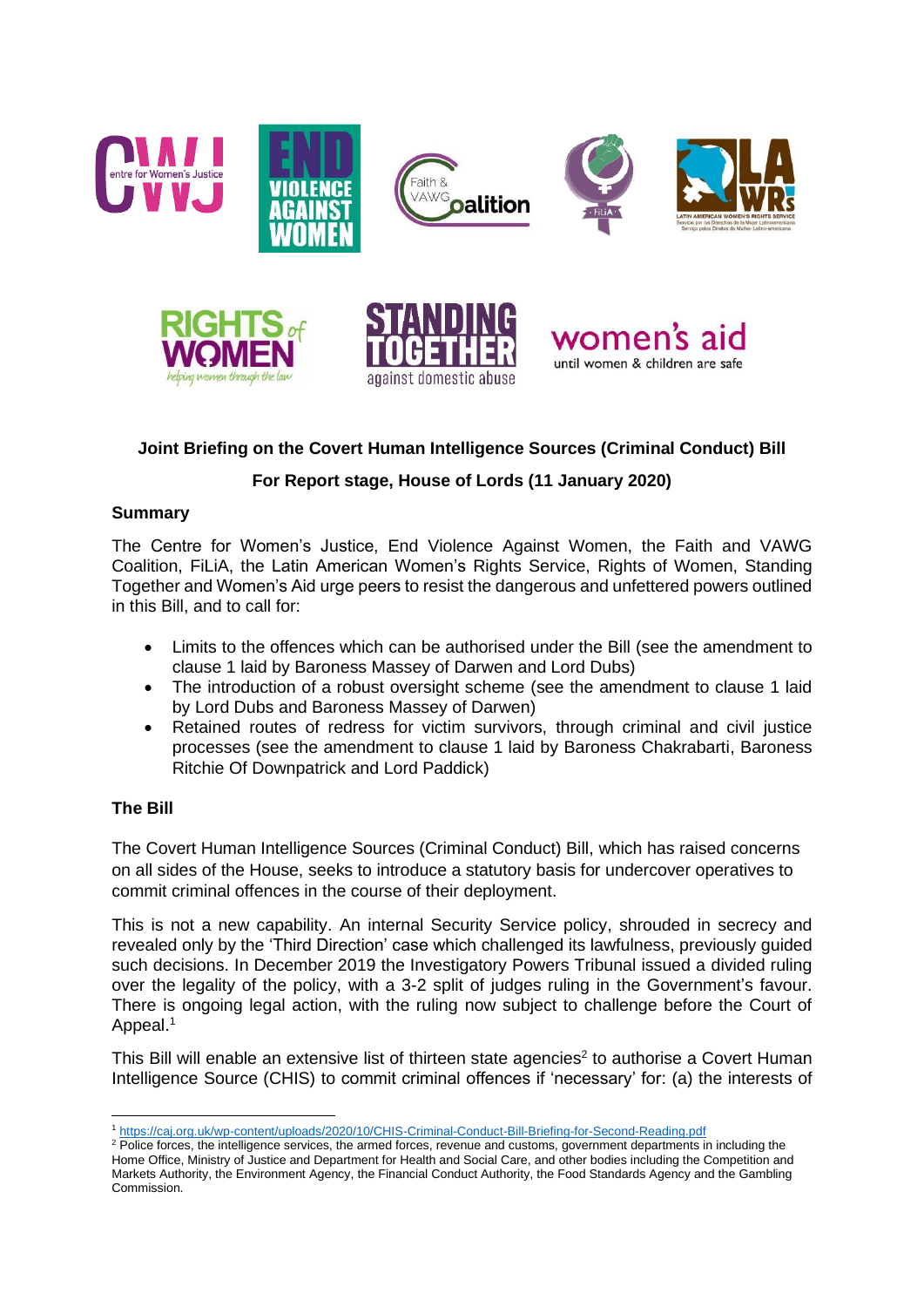national security; (b) preventing or detecting crime or preventing disorder; or (c) in the interests of the economic well-being of the UK.

Severe concerns have been raised about the scope of the proposed legislation, including:

- The failure to place any limits on the types of criminal offence that may be authorised:
- The absence of judicial approval, with all authorisations to commit criminal offences being provided internally;
- The failure to ensure access to justice for victims

This briefing sets out our concerns with regard to these issues and the impact of this legislation on victims of violence against women and girls.

We also encourage peers to make reference to the powerful report from the Joint Committee on Human Rights (JCHR), which highlights further the dangers posed by this Bill.<sup>3</sup> At the time of writing, the Government had not responded to the JCHR's report, with a response due by 10 January 2021.

#### **Limits to criminal offending**

The Bill does not define or limit what types of criminal offences might be authorised - unlike comparable legislation in Canada<sup>4</sup> and the US.<sup>5</sup> We are deeply concerned that the legislation will provide the undercover agents with a lawful basis to undertake serious forms of violence against women and girls – including rape, sexual violence and torture – without fear of prosecution.

There is a disquieting history of women's rights being abused in the course of covert intelligence operations. This Bill legislates for those who perpetrate violence against women in this context to be above the law, and will inevitably provide cover for future instances of offending which result in deeply traumatic consequences for the deceived.

For example, undercover officers in the Metropolitan Police's Special Demonstration Squad and the National Public Order Intelligence Unit were found to have committed serious sexual assaults during operations. An internal inquiry in 2014 found that there were never "*any circumstances where it would be appropriate for such officers to engage in intimate sexual relationships with those they are employed to infiltrate and target"* and that such activity indicated an *"abject failure of the deployment, a gross abuse of their role and position as a police officer, and an individual and organisational failing."*<sup>6</sup>

The women who experienced such appalling violations of trust have stated that these relationships, based on deep-rooted deception, *"feel like rape"* <sup>7</sup> – and that they have been abused not only by individuals, but by the government agencies which condoned these practices. At committee stage in the House of Lords, Lord Hendy drew attention to *"the systematic abuse of women, over 30 of whom were groomed into having sexual and intimate relationships with men with fake identities…This was not a tactic devised by a couple of rotten apples; it was conduct reported to those in charge and clearly authorised by them."*<sup>8</sup>

The Government argue that the obligation on public authorities to comply with the Human Rights Act 1998 (HRA), which gives effect to the European Convention on Human Rights, will

<sup>8</sup> [https://hansard.parliament.uk/Lords/2020-11-24/debates/5DB3DCC4-B6B1-45BC-9B2D-](https://hansard.parliament.uk/Lords/2020-11-24/debates/5DB3DCC4-B6B1-45BC-9B2D-19EF301991DA/CovertHumanIntelligenceSources(CriminalConduct)Bill)

<sup>3</sup> <https://committees.parliament.uk/publications/3339/documents/32164/default/>

<sup>4</sup> <https://laws-lois.justice.gc.ca/eng/acts/c-23/page-8.html#docCont>

<sup>5</sup> <https://fas.org/irp/agency/doj/fbi/chs-guidelines.pdf>

<sup>6</sup> [https://www.met.police.uk/SysSiteAssets/foi-media/metropolitan-](https://www.met.police.uk/SysSiteAssets/foi-media/metropolitan-police/priorities_and_how_we_are_doing/corporate/operation-herne---report-2-allegations-of-peter-francis-operation-trinity)

[police/priorities\\_and\\_how\\_we\\_are\\_doing/corporate/operation-herne---report-2-allegations-of-peter-francis-operation-trinity](https://www.met.police.uk/SysSiteAssets/foi-media/metropolitan-police/priorities_and_how_we_are_doing/corporate/operation-herne---report-2-allegations-of-peter-francis-operation-trinity) <sup>7</sup> <https://www.bbc.co.uk/news/uk-wales-47240670>

[<sup>19</sup>EF301991DA/CovertHumanIntelligenceSources\(CriminalConduct\)Bill,](https://hansard.parliament.uk/Lords/2020-11-24/debates/5DB3DCC4-B6B1-45BC-9B2D-19EF301991DA/CovertHumanIntelligenceSources(CriminalConduct)Bill) Column 165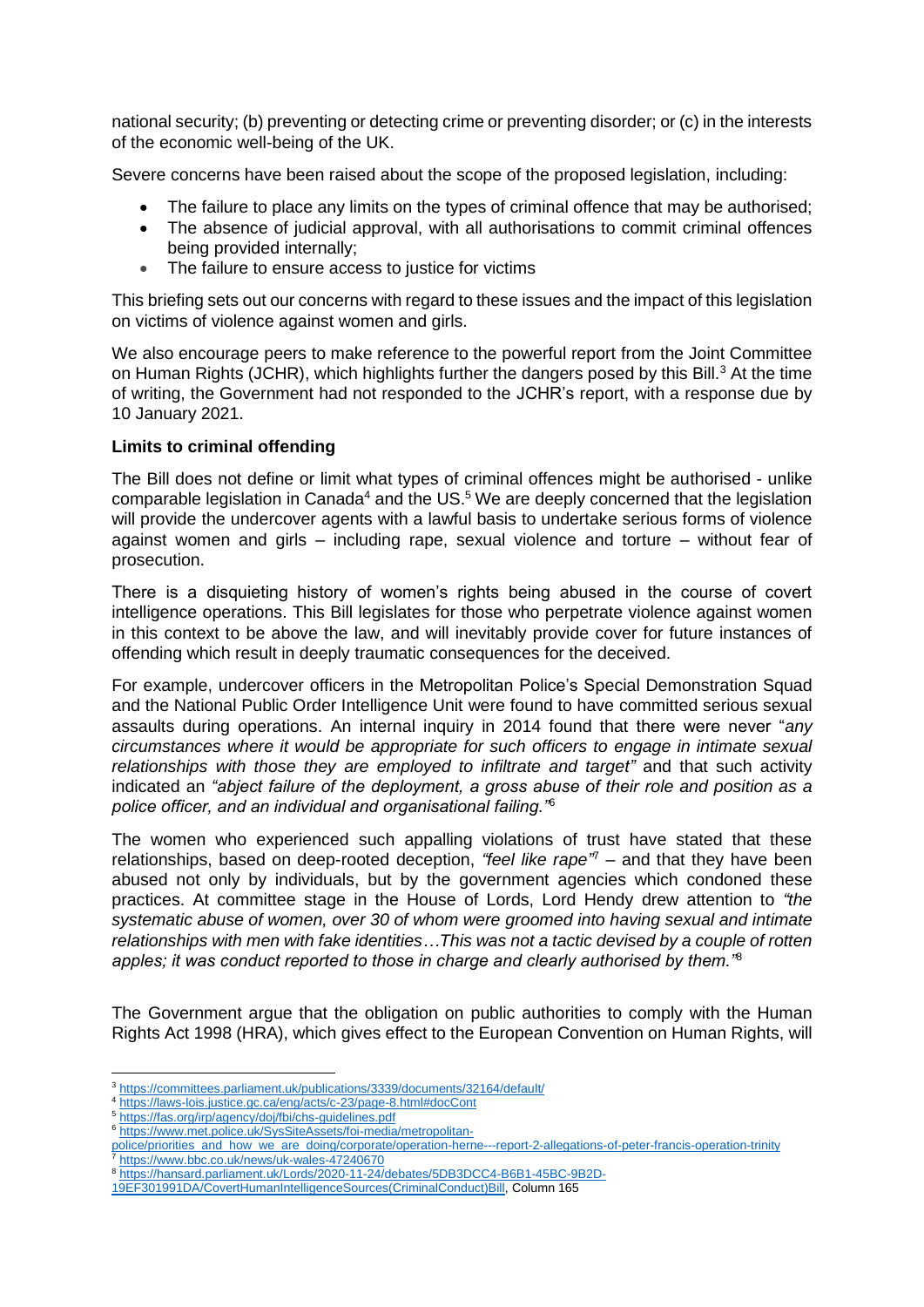be sufficient to prevent the powers contained in the Bill being used to authorise serious abuses of power. As a briefing<sup>9</sup> by Reprieve, Privacy International, the Pat Finucane Centre and the Committee on the Administration of Justice (CAJ) makes clear, this is a false assurance. The HRA cannot be considered a sufficient safeguard given that the Government has repeatedly argued that the HRA does not apply to crimes committed by its covert agents.<sup>10</sup> If the Government does intend for the HRA to protect the right to life and the right to freedom from torture, inhumane or degrading treatment in this context – as it should – it stands to reason that protection from these offences should be made robustly clear on the face of the Bill.

**We urge peers to support the amendment to clause 1 laid by Baroness Massey of Darwen and Lord Dubs, which outlines clear limits on the criminal offences which can be authorised under this law. This must include a prohibition on the authorisation of crimes perpetrated against women and girls – including murder, grievous bodily harm, torture and sexual offences. We would also encourage peers to call for the prohibition on coercive and controlling behaviour.** 

#### **Authorisation**

We are concerned by the low threshold for authorising criminal offences – particularly where *"necessary to prevent crime or disorder"*. The Bill requires the criminal activity authorised *"must be proportionate to the aim to be achieved"*, but this will not be independently assessed or approved.

The Bill includes no system of warrants or independent judicial authorisation of crimes – which means the system by which serious crimes are approved is even weaker than current arrangements for interception (i.e. phone tapping or search warrants).

We are alarmed by the wide range of agencies who will be permitted to exercise these powers – which go far beyond the intelligence services and include the Home Office, Department for Health and Social Care, the Ministry of Justice and a range of government agencies.

**We urge peers to support the amendments to clause 1 laid by Lord Dubs and Baroness Massey of Darwen, which require prior judicial approval for criminal conduct authorisations. We support recommendations for a robust oversight regime to ensure that crimes authorised are done so independently of the state agencies listed in the Bill, and that the use of these powers is monitored and reported on transparently. Any such process must consider the protection of the rights of women, with particular care taken to protect the rights of migrant women.** 

### **Access to justice**

The Bill will make authorised criminal offences committed during undercover operations "lawful for all purposes". As Reprieve, Privacy International, the Pat Finucane Centre, and the CAJ make clear<sup>11</sup>, this effectively means that those committing authorised offences will have full civil and criminal immunity. The Bill will remove the ability to bring independent prosecutions where it is in the public interest to do so.

At report stage in the House of Lords, Baroness Jones of Moulsecoomb observed that:

*"…the Bill hugely expands the state's ability to authorise criminal conduct and grant legal immunity to criminals. It is worrying that criminal conduct will go unpunished because of the Bill, but also, as several noble Peers have already mentioned, that the* 

<sup>9</sup> <https://caj.org.uk/wp-content/uploads/2020/10/CHIS-Criminal-Conduct-Bill-Briefing-for-Second-Reading.pdf>

<sup>10</sup> <https://caj.org.uk/wp-content/uploads/2020/10/CHIS-Criminal-Conduct-Bill-Briefing-for-Second-Reading.pdf>

<sup>11</sup> <https://caj.org.uk/wp-content/uploads/2020/10/CHIS-Criminal-Conduct-Bill-Briefing-for-Second-Reading.pdf>